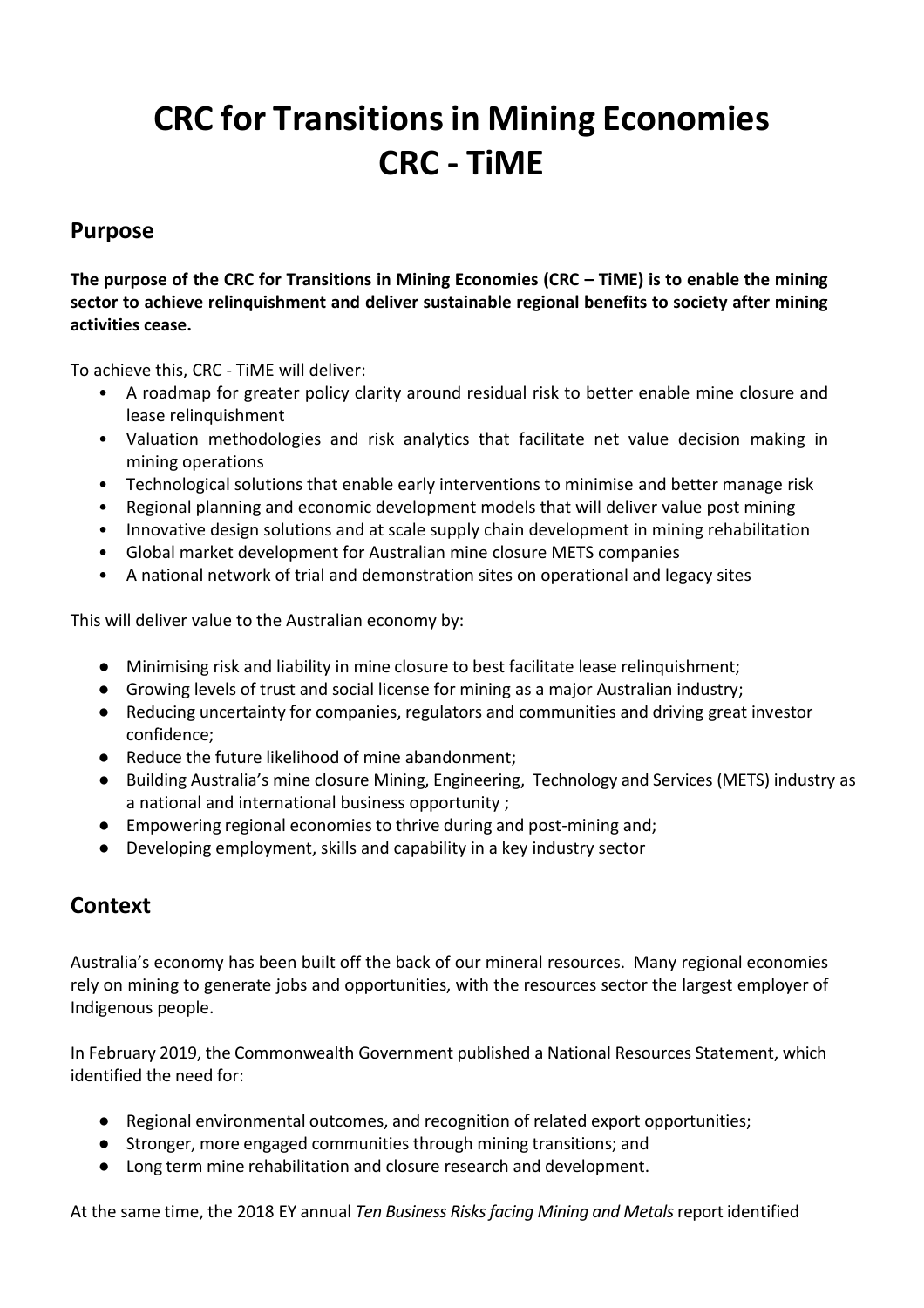social license as the number one risk factor for mining. Society's expectations of the sector have never been higher, with a recent Senate Inquiry into Mining Rehabilitation highlighting a lack of capacity to close mines as a challenge to existing operations and future sector investment. Addressing these expectations is key to ensuring that the mining sector continues to contribute strongly to the national economy and the Australian people.

As the industry matures, a robust mining economy will have mining operations in development, operation and closure phases. A key issue for a healthy mining sector will be how mining operations and their communities transition through mine closure to a post-mining future, and how mining regions plan for and adapt to mining lifecycles. Numerous major Australian operations are scheduled for closure in the next two to ten years (eg Argyle, Ranger, East Weipa, Gove, Rosebery, Telfer, Stradbroke Island sand mine, several operations in the Pilbara, Hunter Valley and Bowen Basin). In addition, state and territory governments hold unfunded abandoned mine liabilities of multi-billions of dollars (\$7.4B in Queensland; \$3.0B in WA; and \$2.4B in NSW). Together, these factors place regional economies at risk in all States, but also offer the opportunity to grow a new globally competitive service and technology sector to address an emerging billion dollar market in mine closure and transitions. These mining services can be applied both nationally and internationally.

CRC – TiME aims to provide mining, METS companies, regions and the community with certainty and innovative solutions to better close mines once they reach the end of their life, and also to deliver positive outcomes for the communities that remain.

CRC - TiME will develop and commercialise solutions to industry-wide challenges such as w a ste rock and tailings management, and drive a rehabilitation and environmental management economy. It will encourage private sector investment and innovation, creating jobs that will service mining-facilitated sustainability outcomes in Australia and globally. Importantly, it will deliver stronger regional economies and indigenous livelihoods by exploring opportunities mine closure investment may present for local business development and employment and how the repurposing of mined land and infrastructure can contribute to regional development opportunities. Greater clarity in regulatory and social processes to close, relinquish and/or repurpose mines will encourage greater confidence for new investment into Australia's resources.

The resources sector is more open to scrutiny than ever before with information (and misinformation) moving rapidly through communities and interest groups. CRC-TiME will support the industry and Governments with transparent processes and knowledge platforms to develop collaborative pathways for mine closure. This will include innovative re-purposing of mining land for post mining use and the development of interactive predictive models of social, economic and environmental impacts and potential opportunities for repurposing of land. In this way, the outputs of CRC-TiME will improve Australia's standing in the international community, as leading proponents in delivering successful mine closure and transitions for all stakeholders.

### **WHY A CRC?**

Transitioning through mine closure and beyond is a shared challenge with very few precedents. The CRC-TiME Program provides the long term funding, governance and robust structures to work alongside the mining and the METS industry and create the long term outcomes at a scale that can create a step-change in the sector. Unlike many other funding schemes, the CRC Program can build project by project toward an integrated solution to very big problems. Most importantly, CRCs are established to be industry-led. The CRC-TiME research shall be conducted to create solutions to real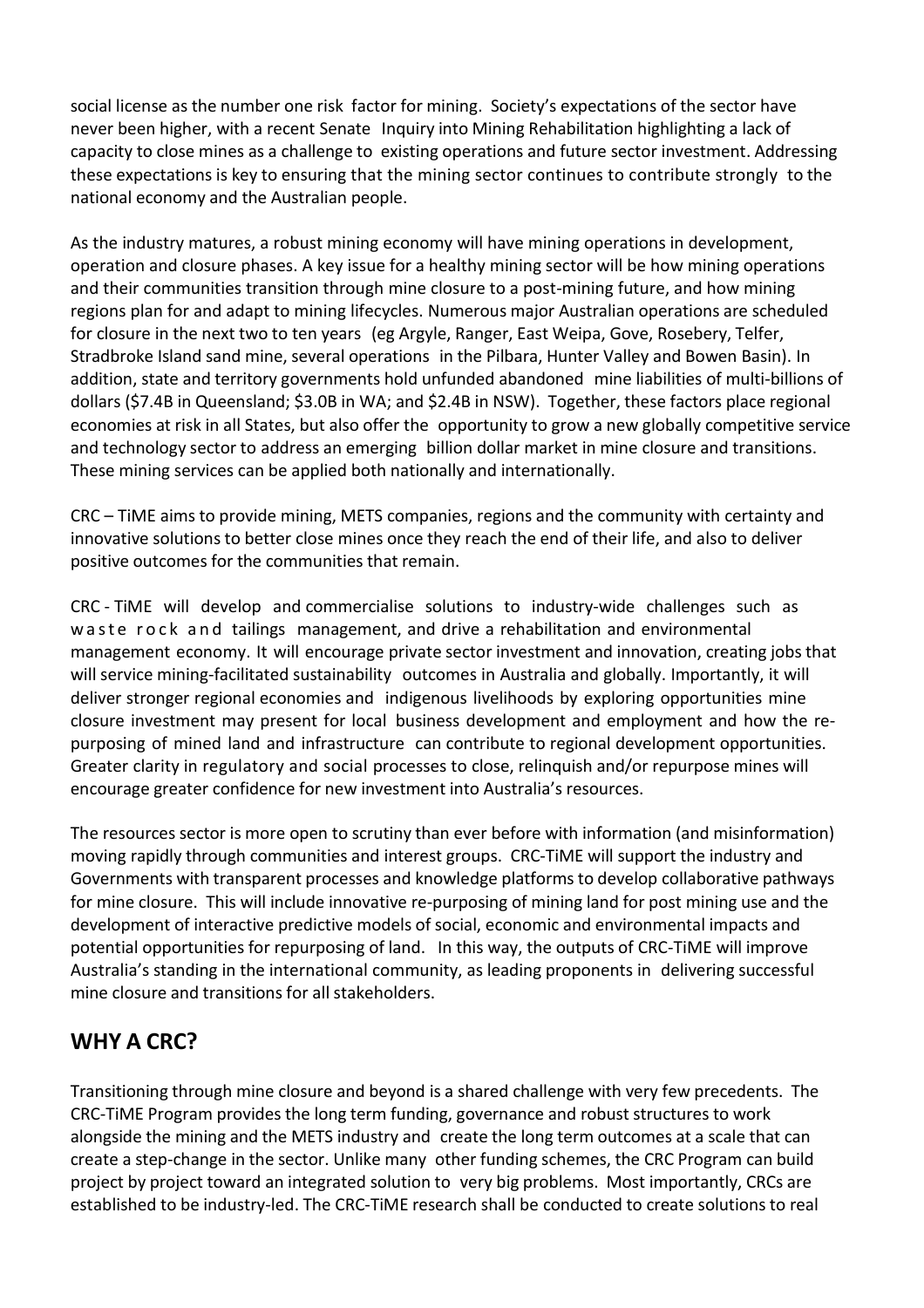industry issues; not just to deliver traditional academic papers and reports.

More specifically, the CRC-TiME will respond directly to the action plan outlined by the Federal Government in their 2019 National Resource Statement:

- Ensuring Australia has, and is seen to have, competitive business settings and clear closure frameworks to maintain Australia's position as a leading investment destination. CRC-TiME will work across states and territories to identify and streamline business settings that are inefficient, particularly where they cut across more than one level of government.
- Developing new exportable businesses by building a strategic and long-term capacity to address the tailing, rehabilitation and closure challenges that are key to economic and environmental sustainability. The International Council of Mining and Metals (ICMM) identified closure for the first time as a priority issue in its 2019 - 2021 strategy
- Collecting, integrating and using environmental, heritage, socio-economic and geoscience datasets to enable governments, industry and communities to make better informed decisions on regional transitions in mining regions – hence improving community trust in the sector.

### **RESEARCH PROGRAMS AND CHALLENGES**

CRC-TiME has been designed to increase the certainty of mine closure and relinquishment, reduce the likelihood of abandonment and diversify mining dependent economies. It will achieve this by building trust between mining companies, regulators and communities, improving the business settings for closure and succession and defining and reducing residual risks.

The proposed framework for CRC-TiME will deliver an integrated approach to closure and post-mining economies research, and create national digital and physical infrastructure to enable more effective demonstration of mine closure innovation and technology transfer.

Three integrated programmes are proposed to better connect mine operations to long term regional and community opportunity by:

- facilitating the co-development of options for post mining futures;
- building long term residual risks into mine valuation and design and;
- delivering technology for early and effective interventions that will deliver fit for purpose, post mining land use.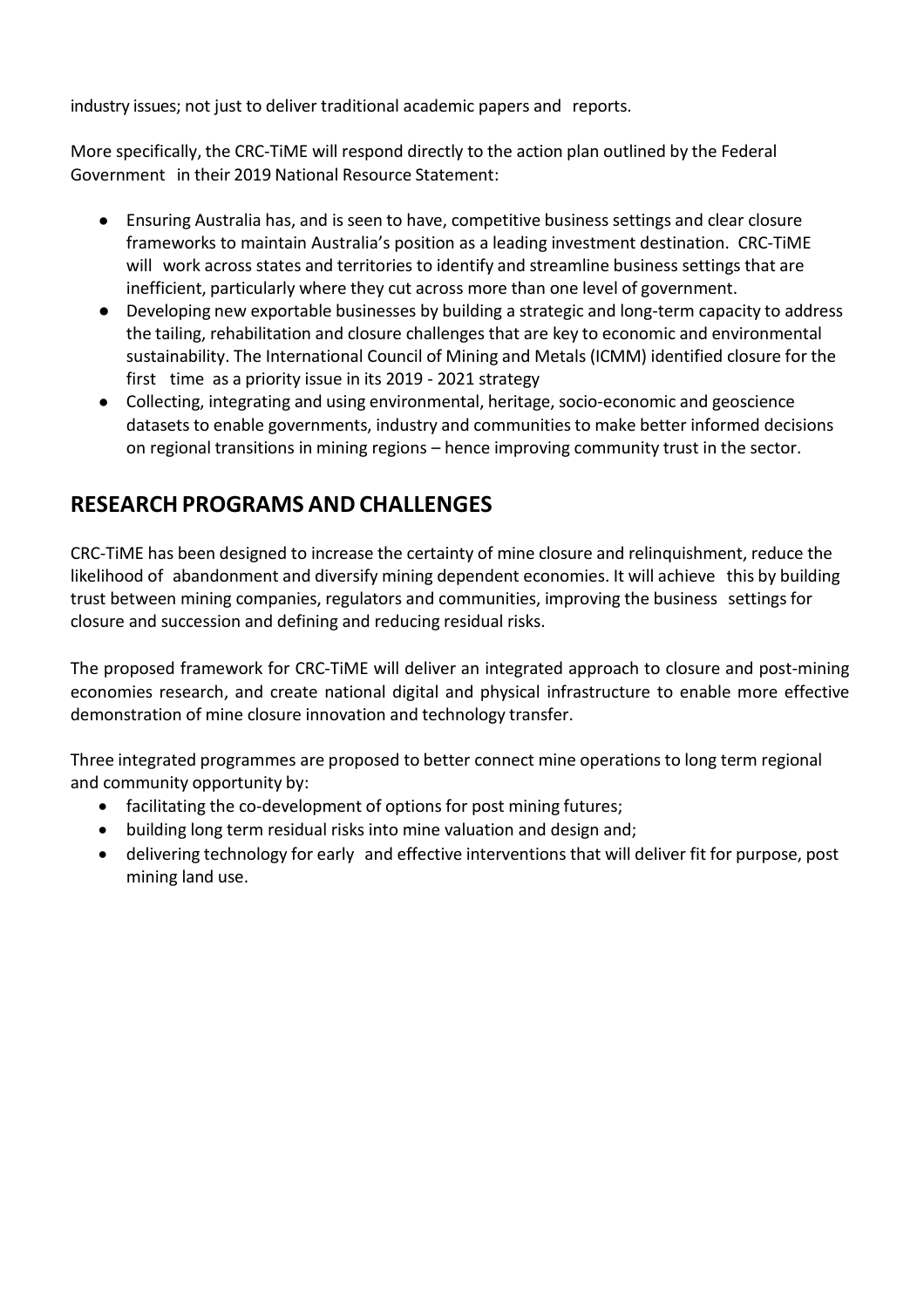# CRC FOR TRANSITIONS IN MINING ECONOMIES (TIME)

| <b>Planning</b>   | Regional economic<br>development<br>through post mining<br>futures                       | New approaches and tools to guide community engagement and partnership.<br>Consultative mechanisms for stakeholder input to end land-use and completion<br>criteria development.<br>Integration of regional land use planning and industry mine planning and closure<br>processes.<br>Definition of global export opportunities driven by rapidly growing ESG investment<br>Mechanisms to enable transitions to regional post closure economies.                                                                                                                 | <u>Building</u>                                                        | Build<br>ling<br>trust                                                                                                    |
|-------------------|------------------------------------------------------------------------------------------|------------------------------------------------------------------------------------------------------------------------------------------------------------------------------------------------------------------------------------------------------------------------------------------------------------------------------------------------------------------------------------------------------------------------------------------------------------------------------------------------------------------------------------------------------------------|------------------------------------------------------------------------|---------------------------------------------------------------------------------------------------------------------------|
| <b>Enabling</b>   | Risk, valuation and<br>decision making for<br>integrated long term<br>outcomes           | Standardised national methodology for quantifying residual closure risks. Accurate<br>and transparent rehabilitation and closure accounting framework. New models of<br>valuation.<br>Standard industry-wide monitoring and assessment frameworks. Development of<br>training curriculum and certification process for mine closure professionals.<br>A knowledge platform to address shared problems between miners and regulators,<br>providing quicker access to relevant knowledge, tools and data                                                           | confidence<br>demonstration<br><u>through</u><br>netwo<br><b>Sites</b> | and<br><b>trans</b><br>$\Omega$<br>eqe<br>Ò<br><u>inte</u><br>den<br>iag<br>Lg<br>$\bar{\mathcal{S}}$<br>ē.<br>Q<br>$\Xi$ |
| <b>Developing</b> | Operational intervention •<br>to reduce residual risks<br>and enable METS<br>development | Quantitative methods for quantifying ecological impacts of mining. Definition of<br>long-term ecological and biophysical restoration trajectories. Development of<br>new techniques for safe, efficient and effective rehabilitation and closure<br>monitoring.<br>Contractor capacity building and at scale supply chain development<br>Commercialisation of METS rehabilitation and closure technology via scaled<br>demonstration sites.<br>Accelerated development of technical solutions to risk issues associated with mine<br>wastes, tailings and water. | Ked<br>trial<br>pue                                                    | $\overline{O}$<br><u>ngn</u><br>systems and                                                                               |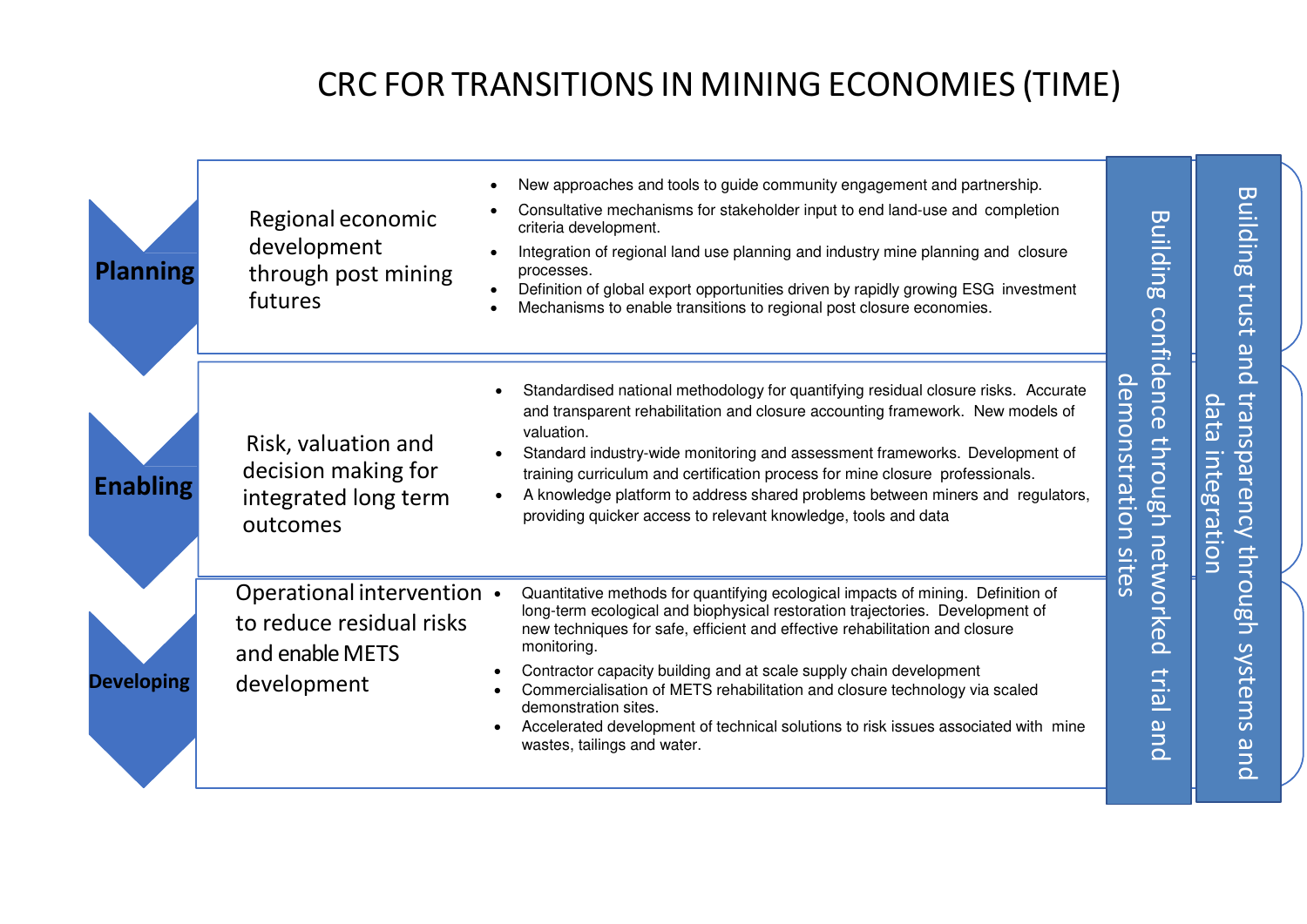### **Program 1: Regional Economic Development through Post Mining Futures**

### **Key Challenge**

The social and economic landscape for mining is increasingly complex, including the critical phase of mine closure. This program seeks to enable all stakeholders engaged in mining regions to develop proactive strategies to effectively plan for and manage mine transitions and closure. It will provide all parties with increased certainty and a shared understanding of each other's perspective, and build opportunities for local economies to develop long term strategies that capitalise on mine closure investment and infrastructure. This program will lead to greater clarity of closure regulations and policies within and across jurisdictions and provide a balanced approach to enable innovative rehabilitation and re-purposing of mining land to drive jobs growth within local and regional communities.

The specific industry issues this program will address are:

- Fragmented and unclear policy frameworks and siloed approaches regarding mine closure within government and industry organisations within and across Australian jurisdictions;
- Mechanisms to transfer residual risk between parties and enable relinquishment;
- Inadequate consideration of the socio-economic aspects of closure,including identifying and maximizing the opportunity for on-going asset utilization post mining;
- Inflexible policy settings for sustainable mining land re-purposing;
- Low public confidence in industry and government approaches to integrated land-use or relinquishment planning data;
- Poor integration of individual mine closure plans with local and regional development strategies, resulting in missed opportunities and lack of consideration of cumulative impacts.

#### **Outputs**

- **A roadmap for greater policy clarity**: There are a range of different approaches in terms of mine approval, rehabilitation and closure, creating a level of uncertainty and ambiguity for all parties. This output will assess policy settings at a state and national level that induce counterproductive outcomes for mine relinquishment. The program will develop mechanisms to transfer residual risk from one party to another and recommend policy amendments to enable industry and government across Australia to work together and better communicate stewardship frameworks, regulations and actions.
- **Regional land use planning systems:** The development of spatial decision support systems that will enable regions and local community members to make informed and effective decisions that integrate site-to-regional scale rehabilitation, repurposing, and post mining decisions. These models will incorporate qualitative and quantitative data regarding productive, aesthetic, cultural and heritage values, in addition to regional socio-economic data relating to local communities and infrastructure.
- **Integrated regional planning and community engagement tools for closure**: Challenges associated with mining are amplified at the local and regional levels making regional planning and community engagement regarding closure and relinquishment increasingly complex. This output will investigate how to more effectively integrate closure plans with regional development strategies and empower local stakeholders to plan for post-mining futures. New community engagement tools will build consensus with a broader range of stakeholders in a variety of temporal and spatial contexts.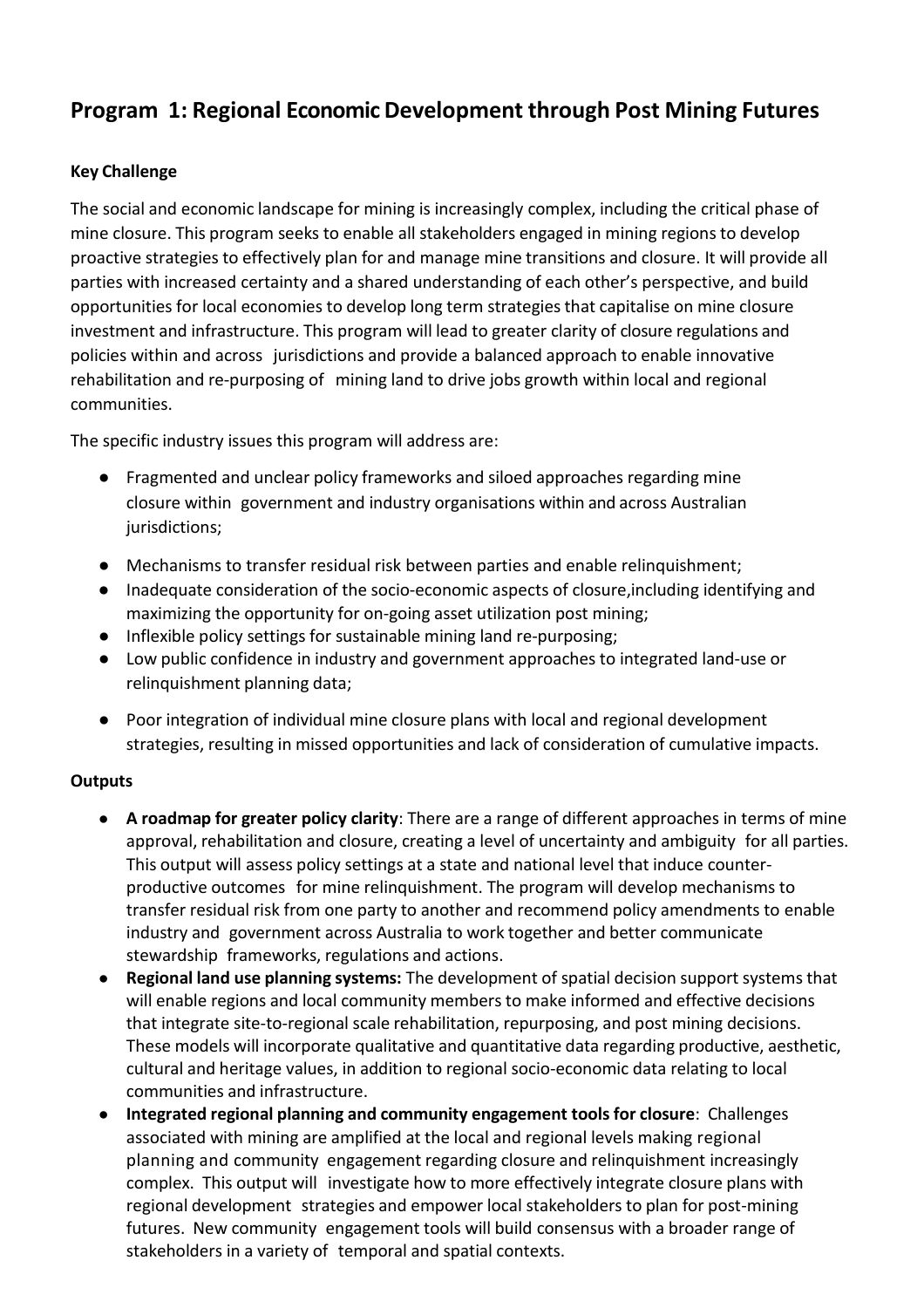- **Leverage post-closure scenarios**: This will share, apply and test alternative post mine land uses and the viability of repurposing strategies in different settings. These will be supported with region specific frameworks that provide governments, industry and community confidence that rehabilitation meets the requirements of all stakeholders.
- **Wealth generation in regional and remote locations:** The development of more sophisticated, community-endorsed models using baseline and accurate evidence-based inputs to assess the long-term socio-economic, cultural and environmental value of a range of re-uses for mine sites, assets and infrastructure, will enhance transition and facilitate the attraction and retention of local business activity. These models will mitigate mine closure impacts through informed planning, with Aboriginal-owned businesses and local skills and capacity building in mind.

#### **Impacts**

The impact of this research will be greater continuity and alignment of mine closure policy and practice within and across all Australian jurisdictions. A robust, transparent approach to mine closure and land re-purposing will provide greater certainty for all stakeholders.

Early engagement and improved inclusive communication strategies will enhance transparent reporting mechanisms and engender greater community and regulator trust in mining company closure activities. Improved evidence-based citizen science will provide greater clarity regarding community hierarchy of trade-offs and tolerance for risk in re-purposed land prospects while also improving the mining sector's social license to operate.

Creating opportunities for productive and sustainable re-use of mining land and infrastructure will elicit wealth generation and livelihoods post mining through diversified regional economic development, such as Aboriginal economic development. The potential for Aboriginal economic development and the capture of new commercial opportunities through the METS industries from repurposed land and infrastructure will provide skills development and new business opportunities in remote locations.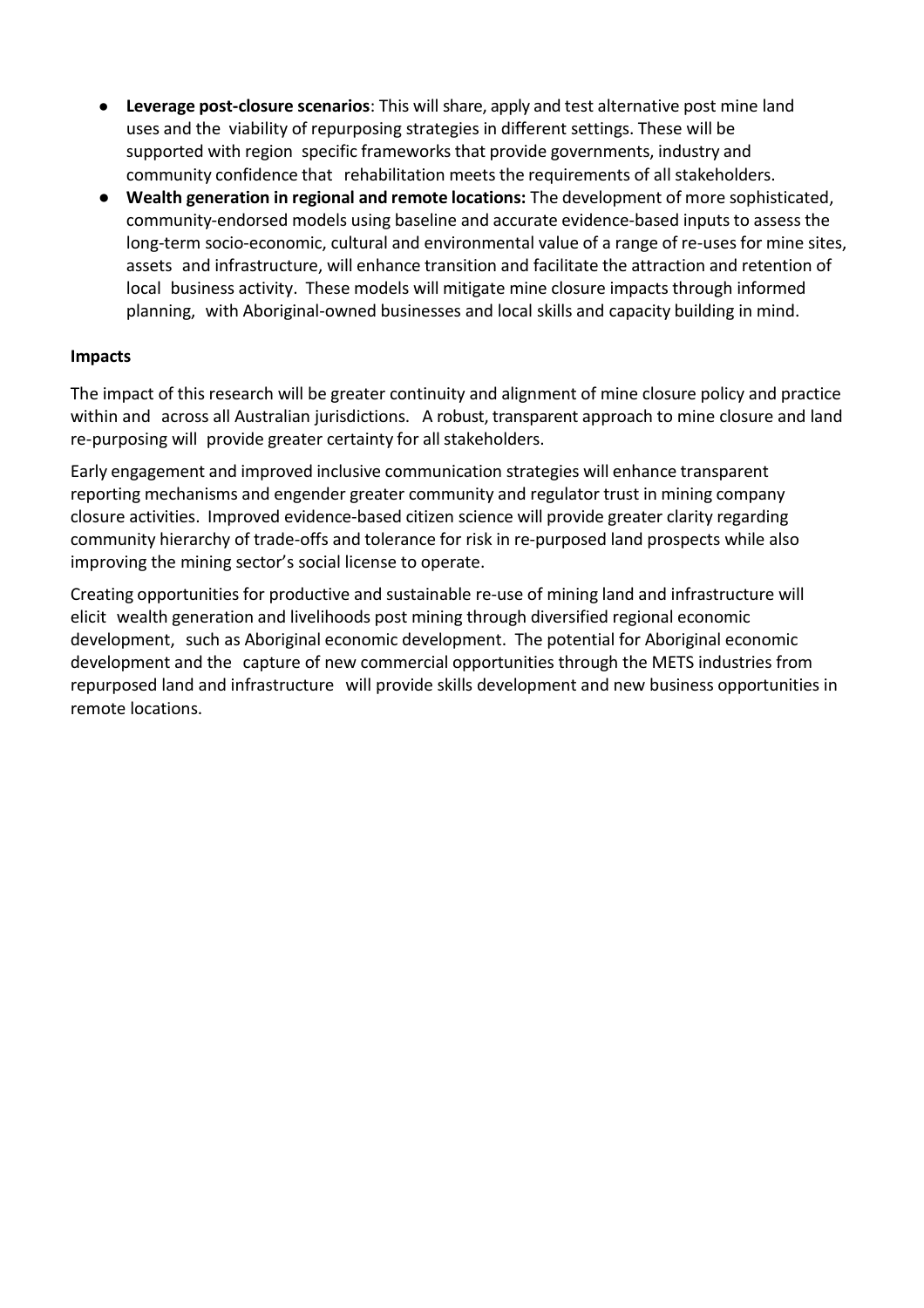## **Programme 2: Risk, Valuation and Decision Making for integrated long term outcomes.**

### **Key Challenge**

The interactions between the mining asset and regional outcomes run very deep, commencing at the start of the mining cycle and continuing beyond the life of mine through to relinquishment and reuse. Traditional valuation techniques based on discounted cash flow (DCF) analysis are used in the mining industry place a high level of importance on cash flows in the short-term, potentially leading to deferred progressive closure decisions and increasing liabilities that accrue in the long term. This programme will develop predictive models that align long term costs, value and risk to inform strategic decisions throughout the life of mine that facilitate more realistic closure costs into the future. The specific issues that this program will address are:

- Lack of integrated, long term risk assessment and mine planning technology solutions that facilitate closure planning
- Traditional valuation techniques based on discounted cash flows (DCF) do not accurately reflect the option values, intangible values and risks from closure, hence leading to long term and increasing liabilities. This results in high levels of uncertainty arising from long lead times and limited valuation assessment of subsequent land uses.
- Lack of transparency and uniformity in the way that closure costs and liabilities are assessed.
- Limited understanding on the level of residual risk that is acceptable to be transferred to a subsequent land user.
- Opportunities for upskilling. Development of training curriculum and certification process for mine closure professionals.

#### **Outputs**

- **Integrated risk metrics:** The development of frameworks for evaluating long life assets and a suite of integrated and standardised metrics for incorporating secondary, cumulative and progressive impacts over the life of mine
- **Predictive risk models:** The sensitivity of the region to alternative operational activity will be more accurately identified through nested (multi-scalar) and predictive models of residual risk (threats and opportunities) to water, ecosystems and people. This will provide progressive quantification of uncertainty in residual risk over and beyond the life of a mining project.
- **Real time risk monitoring standards and tools:** Integration of risk monitoring that provide mechanisms to effectively assess changing risk profiles, provide opportunity for transparent reporting and take advantage of emerging technology
- **Valuation methodology:** The true value proposition of the project based upon its unique characteristics (e.g. expected life, commodity, production levels, etc.), will be made more explicit with greater clarity of the benefits and acceptable level of residual risk that can be transferred for alternative subsequent uses. Tools to value residual risk, optionality and intangibles to support design decisions that deliver long term value and support progressive closure outcomes
- **Interoperable software:** The linking of accurate recognition of activities where the cost and benefit are separated by long lead times into mine design tools through new software will enhance accuracy of valuation and prescient decision making.
- **Development of mine closure professionals:** Growing capacity and capability in the fields of mine closure and post mining transition, as skills that can be applied nationally and internationally.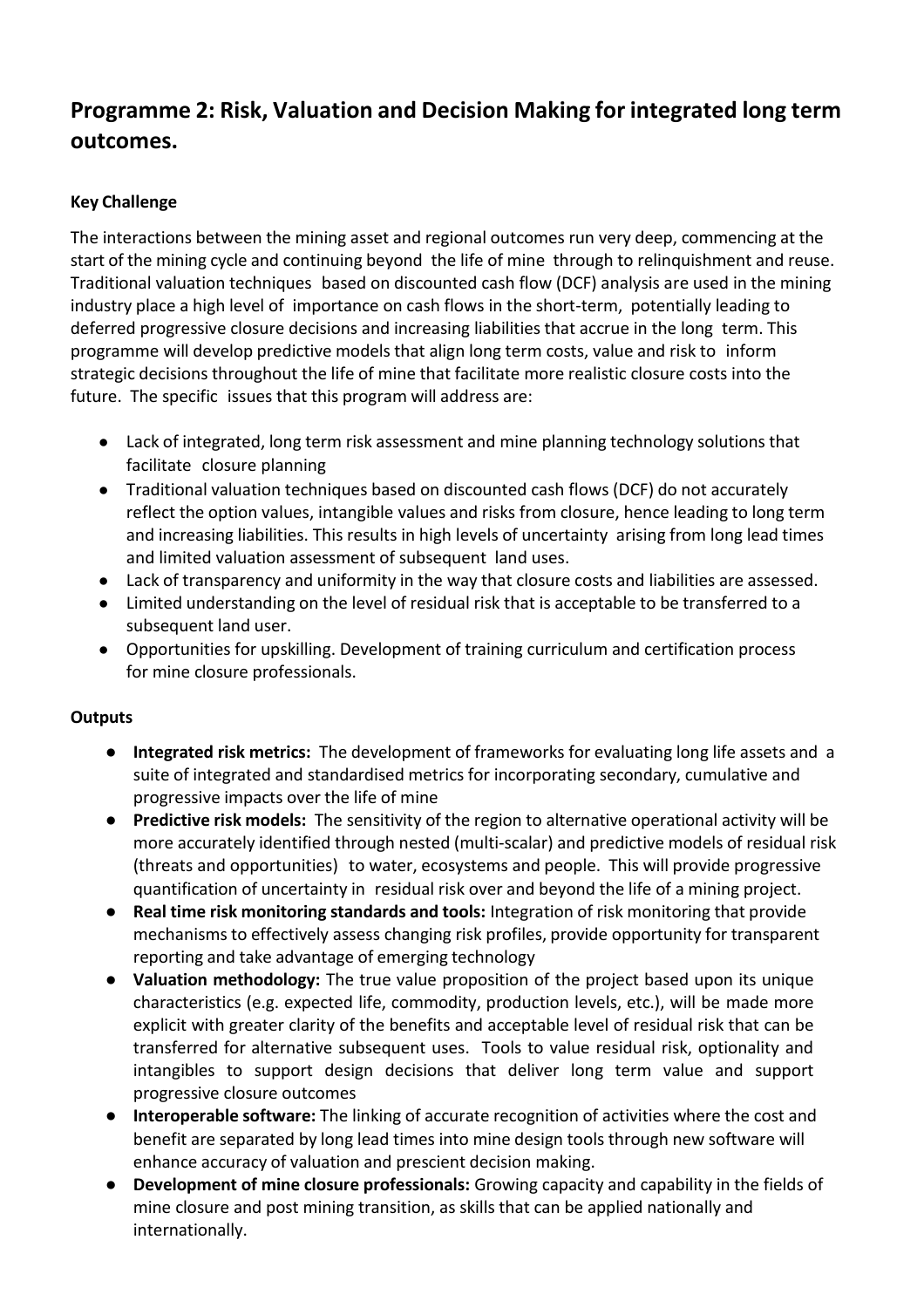#### **Impacts**

Greater certainty and confidence will emerge through early identification of the total anticipated residual risk from mining, along with the acceptable residual risk for a subsequent land use options. By accurately recognising the costs, benefits and risks of a project, better strategic decisions will be facilitated and the planning horizons that are commonly used for large projects will be extended by uncovering their whole-of-life value to all stakeholders.

Shared and transparent strategic decision-making practices will lead to optimal land use both during and beyond the stage of mining operations. This will drive greater Government and community confidence that closure objectives are achievable and that effective processes canl provide more certainty in assessing progress towards relinquishment and the opportunities that will flow from that.

More accurate quantification of long term risks and liabilities will improve accuracy of financial provisioning and enable fiscal incentives can be set to promote desired behaviours knowing what the impact will be on their revenues. This will re-establish Australia as a leader in the risk based management of long life assets.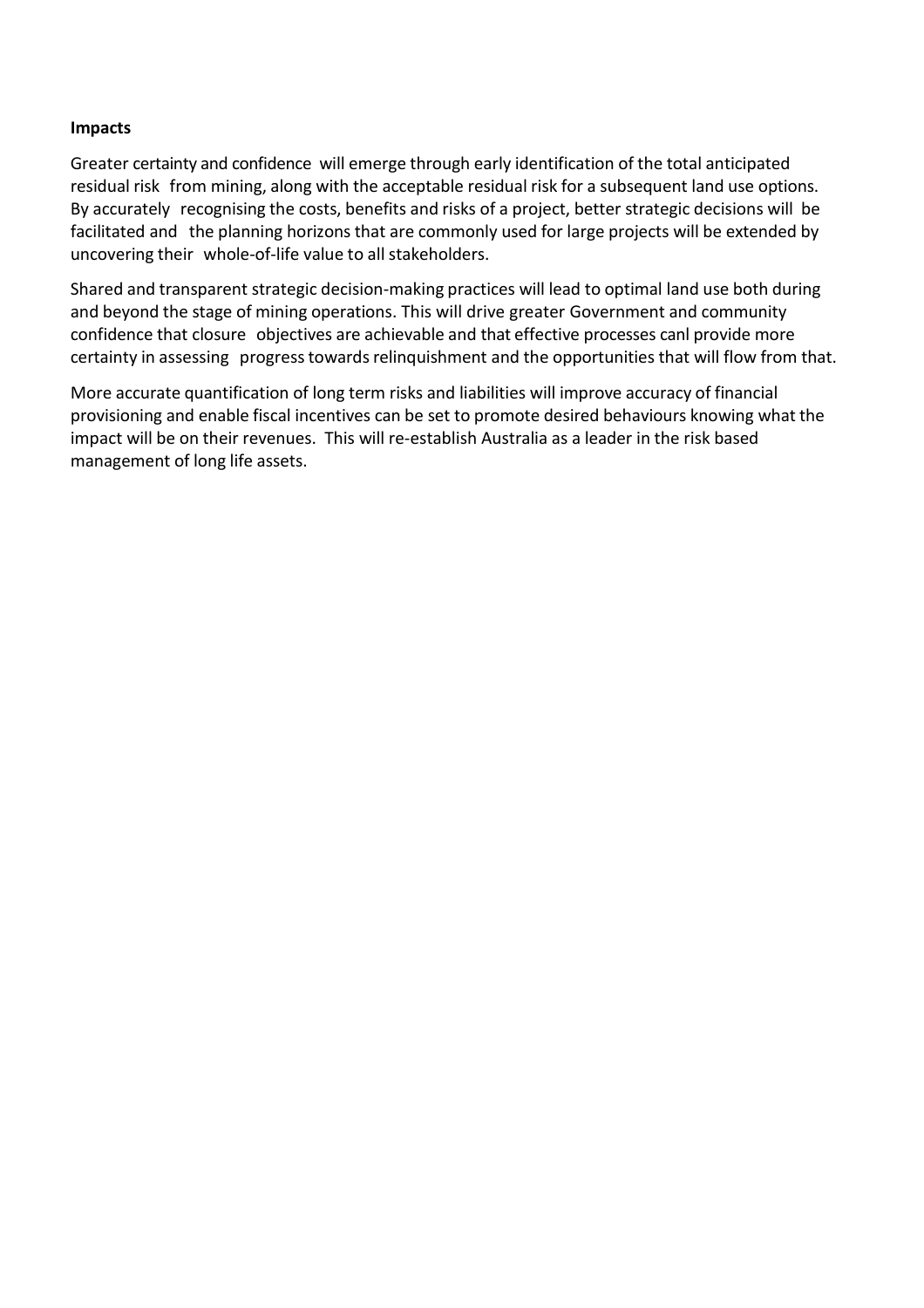### **Programme 3: Operational intervention to reduce residual risks**

### **Key Challenge**

Mining Operations directly connect to to the environmental and socio-economic impact and long term residual risk. Environmental impacts are strongly correlated to the level of trust between the community and the mining company. This research program will demonstrate and test innovative operational solutions that reduce the long term post-closure risks to land, water, ecosystems and people and deliver fit for purpose post mining land use. The specific issues that this theme will address are:

- Addressing closure in the design of mining assets and associated infrastructure
- Quantitative reductions in and improved management of the production of materials (waste rock and tailings) that impact lad, water and ecosystems.
- Collaborative development and demonstration of options for safe, stable and sustainable post mining landscapes (landforms and living systems) in a dynamic environment.
- Lack of communication and a siloed approach to both technology deployment and data sharing across disciplines, companies and regulators.
- Capability and capacity building in supply chains and METS companies supporting closure and post-closure activities

#### **Outputs**

- **Closure in Design toolkits**: An options based toolkit which evaluates the operational and financial benefits of incorporating closure in design to optimize environmental, social and economic outcomes and support asset planning decision making.
- **Rock mass closure characteristics database:** A comprehensive, cross-company and growing database of rock mass chemical potential for key long terms risks: AMD, sponcom, liquefaction, toxicity, weathering and erosive potential.
- **Geometallurgical process interventions:** Technology solutions that can be implemented at mining, comminution and processing plant scale to reduce residual risk at and post closure.
- **Innovative new ecological engineering solutions:** New innovation in post mining landscape design and construction, including bioremediation and soil development, soil-plant cover systems and at scale restoration technology that minimise risk and support fit for purpose land use
- **Business solutions for scaling up ecological restoration:** To ensure Australia has adequate systems to deliver on future rehabilitation demand. This includes consideration of biodiversity supply chains and associated livelihoods as well as toxicity reduction, restoration monitoring and livelihood generation.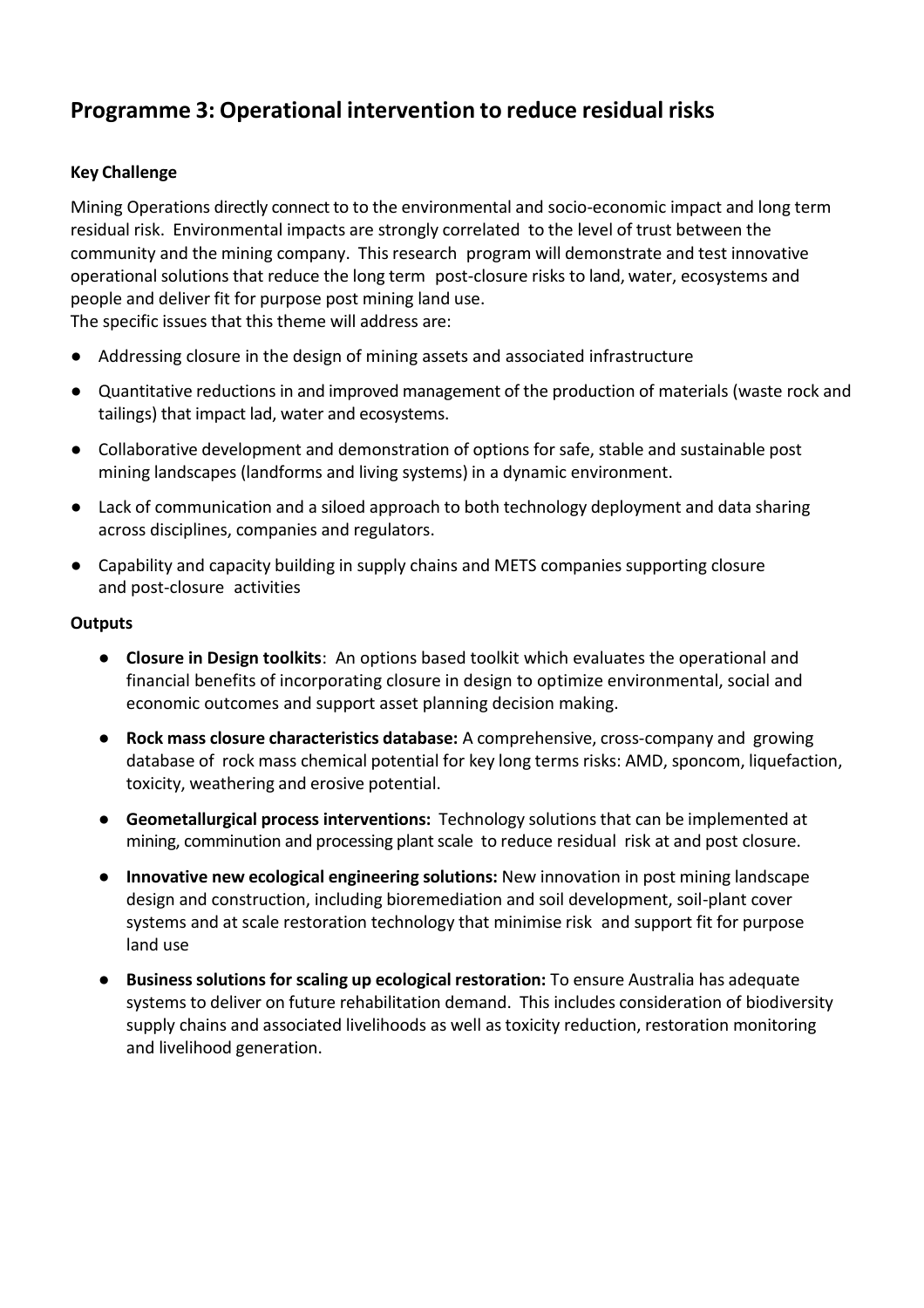#### **Impacts**

The adoption of the technologies and personnel developed through this programme will lead a global industry to decrease escalating closure costs (conservative estimates of \$2 billion for a large scale operation), potentially saving \$billions in long term liabilities by demonstrably protecting the future of the environment and communities, hence minimising the risk of losing social confidence

The Mining, Equipment, Technology and Services sector participants provide the path to market for the technologies and services developed in this programme. The technologies will give these Australian SMEs a competitive edge for a growing billion dollar global market for mine closure solutions. Implementation of the technology solutions at abandoned mines will reduce the risks and liabilities associated with those sites and deliver additional value back into the State economy. The demonstration of these solutions will increase the quality of discussion between regulators and mining companies, with a focus on delivering better environmental outcomes through early and progressive intervention, thereby increasing the likelihood of a successful relinquishment of mining leases.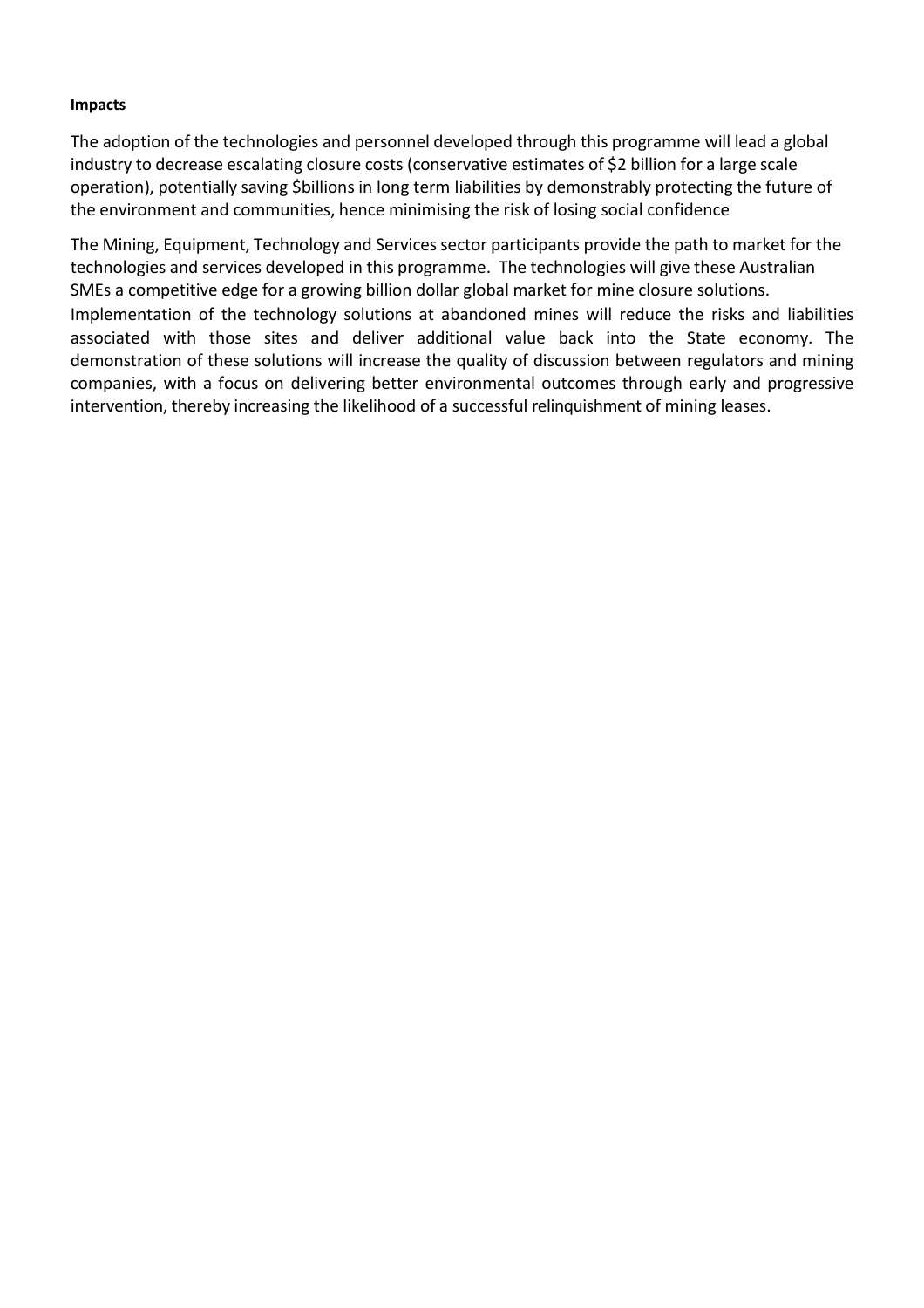# **CROSS CUTTING RESEARCH INFRASTRUCTURE**

While each of the three programs will produce their own set of products, it is not sufficient for the CRC to simply deliver these outputs and assume implementation. Cross cutting programs and infrastructure will also be established to provide an integration of results, as well as a one-stop-shop portal for access to the many outputs produced by the CRC (such as documents, videos and datasets).

**The Challenge:** There is a lack of shared infrastructure to support the development and demonstration of integrated and collaborative approaches to residual risk reduction and post closure transitions. Specifically:

- There is a siloed approach to site based research with little sharing of data and a perception that most solutions are site specific. This has led to significant research investment that has limited transferable value or is not able to address the fundamental challenges facing mining rehabilitation and closure due to their interdisciplinary nature.
- Infrequent integration of closure related data from multiple site, the analysis of these aggregated datasets and transparent accessibility of this information has fostered mistrust between stakeholders.

### **Networked demonstration sites**.

By networking across a series of demonstration sites representing differing environments and including both abandoned and operational sites, the CRC TiME will develop solutions that are scalable, providing local, regional and nationally relevant knowledge and systems. Working on operational and abandoned sites provides further unique value through embedded experiments, living laboratories and shared learning, and mechanisms for more rapid technology testing and commercialisation opportunity.

The outcomes from these demonstration sites will include:

- Shared and accessible opportunities for communicating the science of mine closure research.
- More accessible opportunities for testing technology performance.
- Rapid pathways to market for innovative METS companies.
- Pilot scale trial and demonstration sites commenced on a network of living laboratories. A network of land restoration and risk mitigation projects will be initiated in different demonstration environments for long term assessment and monitoring.
- A decade of time series data monitoring restoration performance at demonstration sites and used to support probabilistic approaches to assessing the residual risk of closure.

#### **Shared Data and Systems Integration**

The data challenge is a fast moving target with technologies and expectations around transparency both increasing at an exponential rate. The CRC will create the data environment to ensure Industry's expectations around data management and access are adhered to, and to allow government and the public timely access to our work in an ongoing manner.

The integration challenge is significant but has a critically important role in delivering a step change in operational efficiency, predictive capability and transparent decision making for mine closure. This will require the co-development with industry and regulators of how to extract value from the complex data associated with mine closure. This will include data and information from individual enterprise actions across the life of mine; regional baselines that synthesize where we are now and; dynamic tracking of progress of acceptable outcomes across economic, social and environmental attributes. The science will extend current practices for natural capital accounting to include triple bottom line valuations that quantify the risks and values of each step in the mine closure to post-mining use chain.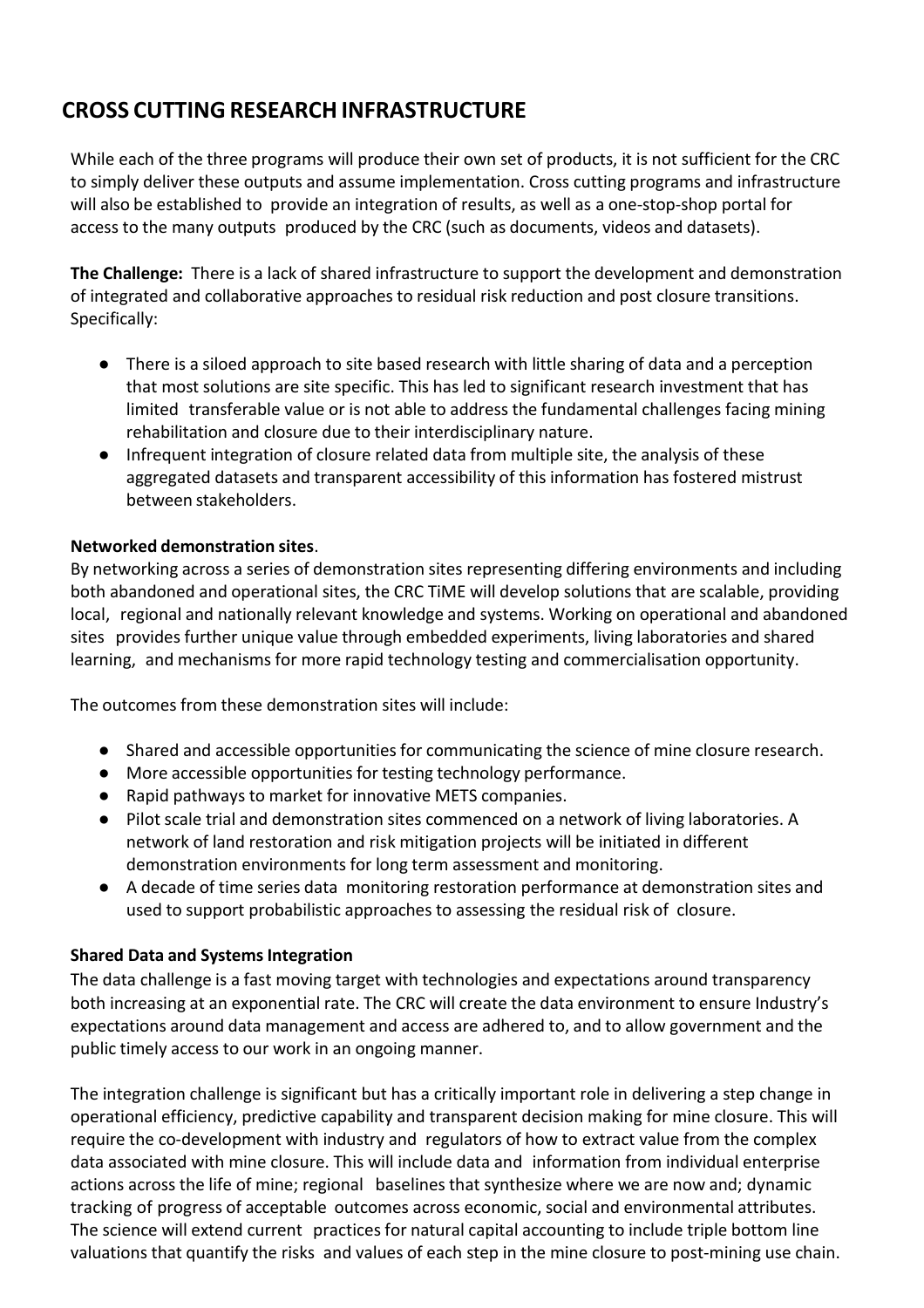## **BENEFITS OF PARTICIPATION**

CRC end-user partners, which include industry and government participants, will share in a number of benefits, including:

- More cost effective solutions to mine closure
- Greater certainty around mine relinquishment and risk transfer
- Regional economic development
- New METS opportunities for a global market in mine site restoration
- Stronger and more trusted relationships within the industry.
- Lower cost of capital
- Increased corporate reputation and confidence in license to operate
- Leveraged funding for technology development
- Creating future leaders and talent
- Eligibility for R&D Tax Credits (seek independent advice on your organisation's eligibility)

### **EDUCATION AND TRAINING**

CRC - TiME participants have extensive experience in delivering industry-driven education and training programs. The Mine Closure Planning Practitioners Association has recognized that the absence of mine closure planning and cost estimation training and qualifications has constrained the mine closure and rehabilitation professional development pipeline, and has led to a capability and capacity deficiency within the mine closure and rehabilitation industry. This in turn is impacting on the quality of mine closure outcomes.

CRC – TiME will facilitate education and training to address gaps in current and required capability and capacity within Australia and work with MCPPA and key stakeholders to develop a competency framework for mine closure planning practitioners. Furthermore, the long-term success of CRC - TiME requires the uptake of innovations. Critical to this is building understanding and skills to accept, value and adopt these outputs.

To this end, CRC - TiME has devoted significant resources to the development of human capital across all stakeholder groups, ensuring that the benefits of the three thematic research programmes are realised. This will be achieved in the Education and Training Program across three essential integrated components:

- Educating Future Industry Professionals;
- Industry Dissemination and Skills Training; and
- Community education on the industry.

#### **Educating Future Professionals**

CRC - TiME will contribute to providing executive talent by developing future leaders in mine closure. These emerging executives will undertake leading research on industry defined problems and subsequently be in a position to contribute to building capacity within businesses to drive on-going commercial innovation.

These higher degree students will complete PhD or Master by research on an industry defined problem and be embedded within an industry participant organisation during their studies. To further enhance ongoing benefits for industry they will complete business focused training.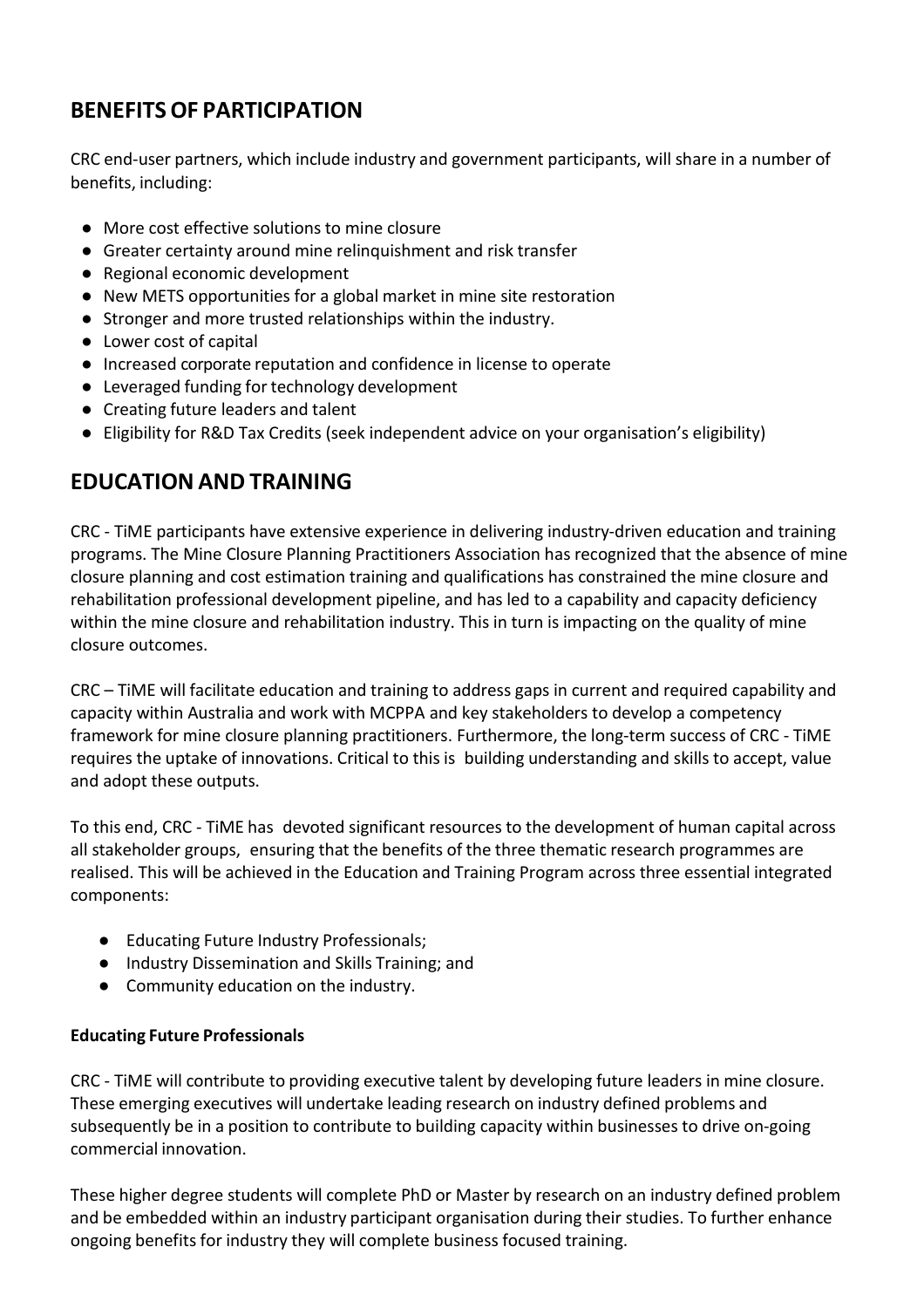This approach will increase employability of CRC - TiME postgraduates by providing exposure to business culture and industry issues. Hence, they will not only have technical knowledge but also be proficient in effective teamwork, high level communication skills and the commercial acumen required to be successful in business. CRC - TiME graduates will be industry-ready employees, having completed their qualifications whilst working in industry, on industry problems and delivering solutions that are valuable to industry.

To assist recruitment of new PhD and master's students, an Honours program with internship scholarships for industry defined projects will be implemented amongst research organisations. The internship will be integrated in a flexible manner into relevant academic program at undergraduate student's university.

#### **Industry Dissemination and Skill Development**

The complexity of mine closure means that the knowledge needs of the future workforce will be profoundly different from today. The ability to work within this complexity will require a continuous process of upskilling to solve new problems.

The outcomes of the research will be used to generate appropriate modules and curricula for existing programmes at partner Universities, offering the opportunity to create specific qualifications such as a Graduate Certificate in Closure Management, or appropriate micro-credentials requested by CRC participants.

The CRC - TiME will develop specialist short-courses for delivery to industry and as postgraduate coursework programs. These short courses will allow nationwide focused extension and communication of the latest developments in mine closure. In addition, CRC - TiME will work to integrate courses into existing VET offerings. Wider dissemination through Massive Open Online Courses hosted on public domain platforms such as edX represent another avenue.

### **Stakeholder Engagement and Education**

CRC - TiME projects will involve the acceptance of new technologies and approaches – in essence the research outputs will require a social license from the community to be adopted and implemented. In this context, projects will include community engagement and promotion activities into their milestones.

Methods to reach the relevant stakeholders and communities will vary on a project-by-project basis and planned within the project inception process. It will also involve the use of communication tools to promote community awareness and capture of relevant feedback. This includes web and social media technologies, seminars, school and presentations.

The community-based education effort will promote awareness, consensus and understanding within a range of target stakeholder groups and communities. CRC - TiME will seek to maximise its impact (and minimise overlap) by evaluating and utilising existing communication channels and programs - as well as create its own based on the findings of its research.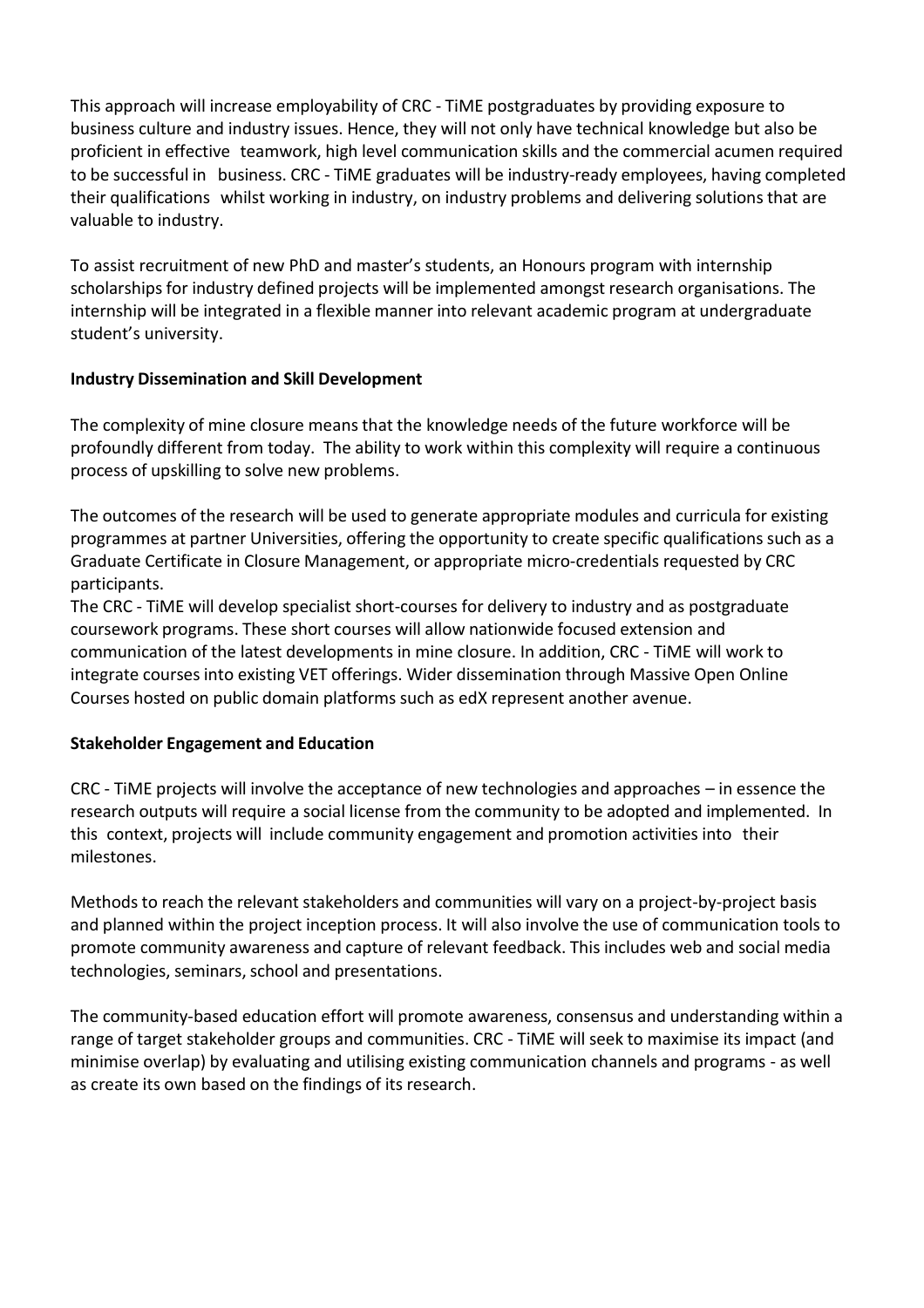# **CRC - TiME GOVERNANCE AND MANAGEMENT**

Once established, CRC - TiME will be a company limited by guarantee with the CRC participants being its members. The collaborators in the CRC - TiME represent participants the entire mine closure process – approval, regulators, mining operations, environmental management and closure.

The governance and management structure of the CRC - TiME has been designed to deliver commercially driven and viable outputs that will solve industry identified challenges. At the same time, the structure will promote high levels of quality collaboration between the participants and achieve the highest standards of accountability. This will ensure that CRC - TiME can fully exploit the diversity of expertise and knowledge within the participant group.

### **The Board**

The CRC - TiME company will have its own skills-based Board elected by the members of the company. The CRC - TiME Board will have seven directors, comprising:

- Chair (Independent).
- International (Independent)
- Research (Independent)
- Industry (Independent)
- Industry (Non-Independent)
- SME Industry (Non-independent)
- Government (Non-independent)

All Directors are elected by the members of the company weighted to their cumulative cash contributions and against a skills-matrix. The non-independent members and one independent director will be nominated and elected via electoral colleges, namely:

- **SME College**  independent businesses with fewer than 200 employees.
- **Industry College**  businesses that are part of a larger group or more than 200 employees.
- **Government College**  Government agencies or Departments.
- **Researcher College**  Research participants nominating an Independent Director.

The Board will be aided by Board sub-committees, namely:

- Audit, Risk & Finance
- Remuneration & Nominations
- Research & Commercialisation
- CRC impact

These subcommittees will be chaired by a Board member and established following ASX and AICD guidelines. They will be constituted by the Board, including expertise from both the CRC - TiME Participants and outside. Their role is to provide expert advice and recommendations to the Board.

Dr Bruce Kelly is the initial independent Chair of CRC - TiME. Dr Bruce Kelley has had 32 years in the mining industry with CRA and Rio Tinto. He was previously the Global Practice Leader – Environment for Rio Tinto (2006 – 2013), Executive Director of the Rio Tinto Sustainable Minerals Foundation (2005 - 2008) and Chair of the Board of the International Acid Rock Drainage Network (INAP) (2008 – 2013) which he also helped to establish in 1998. He is currently Senior Advisor to INAP. In addition he was Deputy Chair, National Executive Committee, Site Contamination Practitioners Australia (SCPA).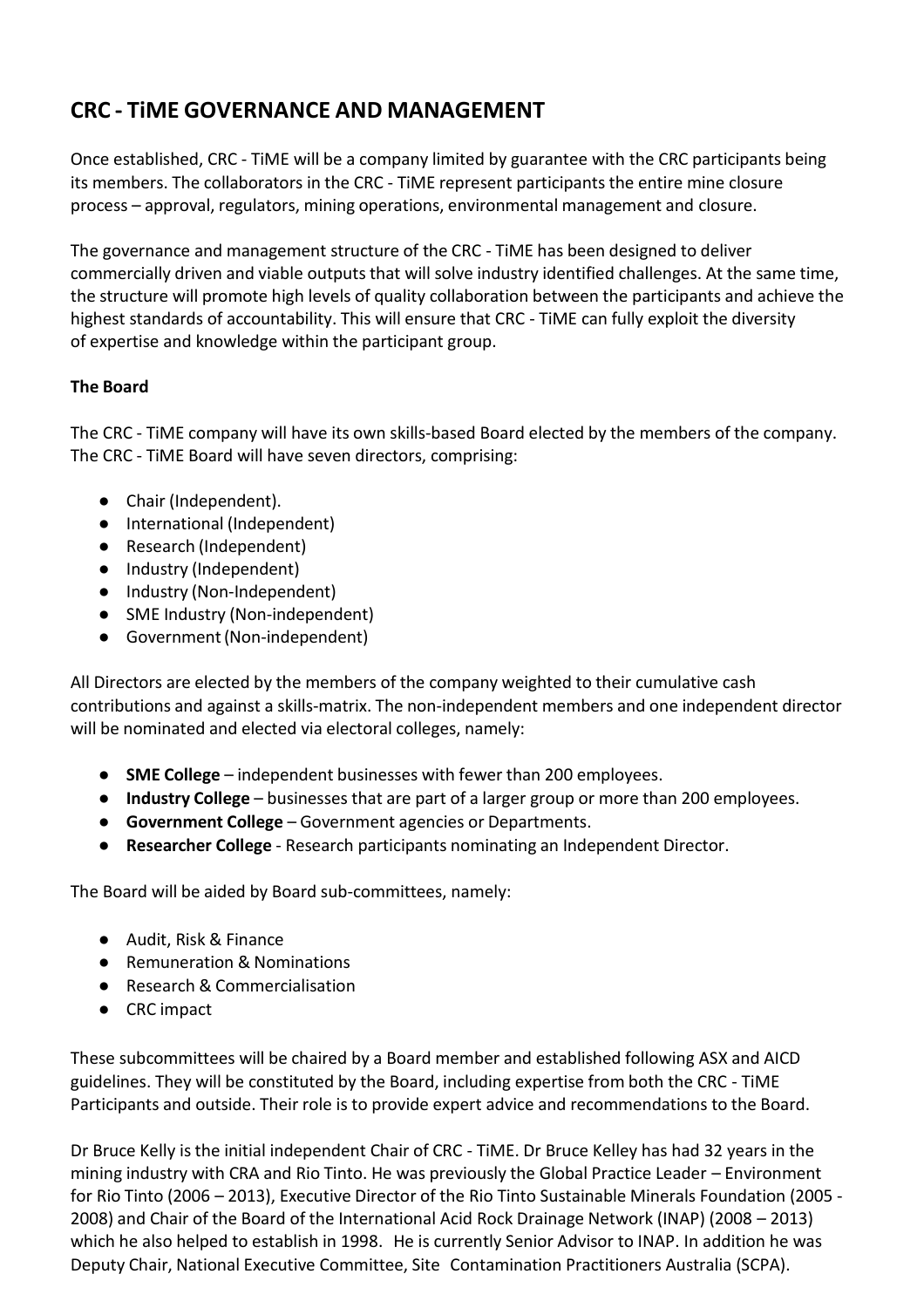Dr Kelley has also had a long association with the translation of research into solutions, including as an Advisory Board member of the Australian Centre for Mining Environmental Research (ACMER) and The Julius Kruttschnitt Mineral Research Centre (JKMRC). He was also Chair of the Advisory Board of the Centre for Environmental Risk Assessment and Remediation (CERAR) at the University of South Australia (2006 to 2015).

### **Project Initiation and Approval**

Projects are initiated by industry participants in consultation with the CRC senior management team, who will then facilitate the formation of the project agreement and delivery of the project objectives. The scope of each project is defined by the industry participant(s) within the project and the project details are set out in individual project agreements. These details include issues such as:

- Project objectives;
- Project leadership;
- Research team;
- Research plan and methodology;
- Budget and payment schedule;
- Total contributions be each party;
- Intellectual property; and
- Utilisation and commercialisation plan.

Projects are approved by the Board on advice from the Research and Commericalisation Committee, where they are assessed in terms of the:

- Project objectives alignment with the CRCs agreed outputs;
- Compliance with the Commonwealth and partnership agreement;
- Quality and appropriateness of the research plan and methodology to meet the objective; and
- Strength of the utilisation and commercialisation plan to maximise impact.

A project is approved once the agreement is signed by CRC - TiME and all project parties.

#### **Intellectual Property**

Intellectual Property (IP) generated in the CRC - TiME project remains for the benefit of the project parties in that project. Parties to a project will negotiate treatment of Project IP during project formation and this is captured in each project agreement. This includes ownership, access, licensing and utilisation. Any Background IP used in projects remains the property of the original owner, andaccess rights will be clarified in project agreements at the outset.

Responsibility for commercialisation of project outcomes is as per the project agreement with the lead Industry Participant normally taking that role. The decision to file for a patent over project IP will normally rest with the Industry Participant. The CRC - TiME will not typically seek any equity in project IP. It may in some cases seek on-going research rights and/or commercialisation rights in areas outside the scope of the Industry Participant.

#### **Project Management**

Management of each project will be the daily responsibility of the project leader designated in the project agreement. However, they will need to be in close consultation with the designated industry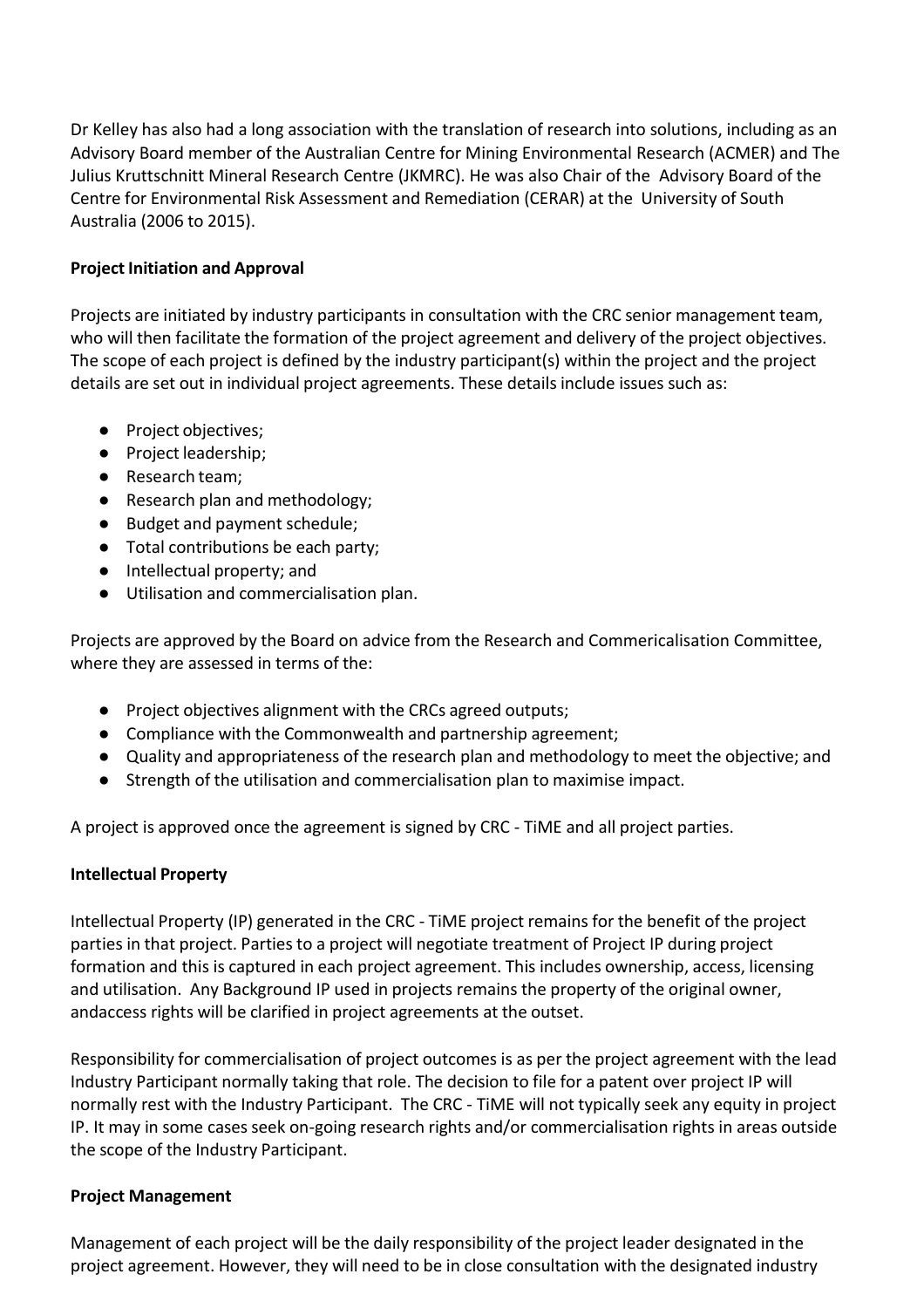leader(s). Once established, research activities will be monitored and kept on track through three levels of progress review:

- **Fortnightly Portfolio Review**  Conducted by the senior management team, this review will focus attention on reviewing responses to known problems and identifying emerging issues.
- **Quarterly Report**  The project leader will submit a written report to the lead industry participant quarterly. Acceptance by the industry participant is a key prerequisite for payment of project team members.
- **Annual Review**  Conducted by the CRC TiME management team and the relevant theme and program leaders, each project will be thoroughly reviewed on an annual basis. This review will examine technical progress; roadblocks; IP and knowledge creation; publications rate and quality, patentability of discoveries; progress of any embedded PhD students.

### **Risk Management**

The CRC - TiME recognises that managing risk plays a critical role in ensuring delivery of objectives. The CRC will have a risk management policy and implement a risk analysis and mitigation strategy at both an organisational and project level. Processes will be based on the current standard for risk management (AS/NZS ISO 31000:2009). At each level, risk analyses identify and address scenarios and events that might prevent the company from delivering its objectives.

CRC - TiME risk exposure will be reviewed on a quarterly basis by the CEO, by the Risk and Audit Committee and subsequently by the Board. The Research program will deploy a proactive risk management process.

### **POTENTIAL PARTICIPANTS**

The CRC - TiME will target the following Participant groups:

- Mining companies;
- Mining equipment, technology and services companies;
- Federal, State and Local Governments; and
- Indigenous groups and communities.